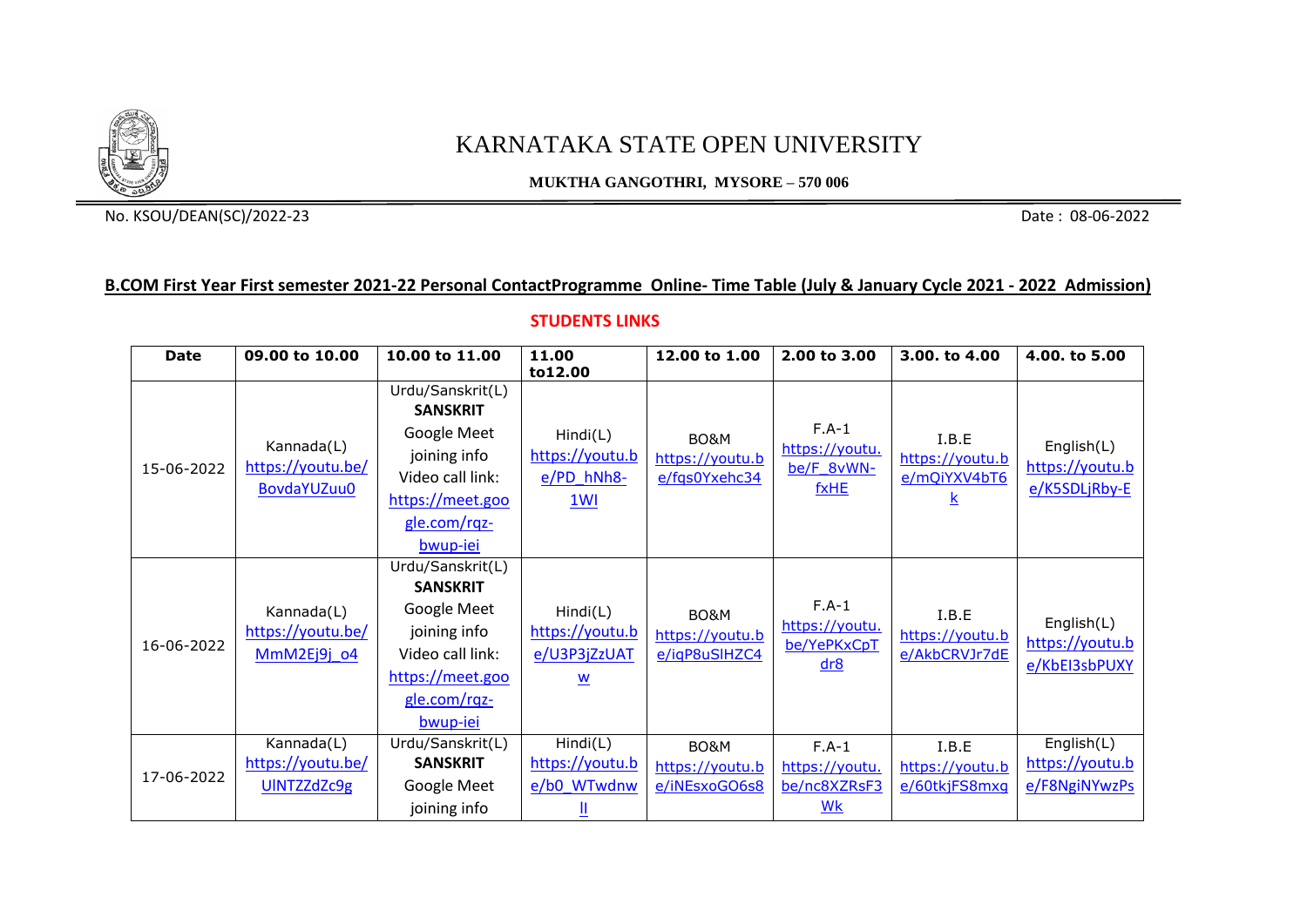|            |                                                | Video call link:  |                                              |                                              |                                                        |                                                          |                                              |
|------------|------------------------------------------------|-------------------|----------------------------------------------|----------------------------------------------|--------------------------------------------------------|----------------------------------------------------------|----------------------------------------------|
|            |                                                | https://meet.goo  |                                              |                                              |                                                        |                                                          |                                              |
|            |                                                | gle.com/rqz-      |                                              |                                              |                                                        |                                                          |                                              |
|            |                                                | bwup-iei          |                                              |                                              |                                                        |                                                          |                                              |
|            |                                                | Urdu/Sanskrit(L)  |                                              |                                              |                                                        |                                                          |                                              |
|            | Kannada(L)<br>https://youtu.be/<br>CQ8P08-aUbs | <b>SANSKRIT</b>   | Hindi(L)<br>https://youtu.b<br>e/SReocO01xUI | BO&M<br>https://youtu.b<br>e/3DHufSSGxH<br>Y | $F.A-1$<br>https://youtu.<br>be/Cpc0vWQJ<br><b>Tok</b> | I.B.E<br>https://youtu.b<br>e/vLhooZY6D1<br>$\mathbf{q}$ | English(L)<br>https://youtu.b<br>e/NWY8RoYaP |
|            |                                                | Google Meet       |                                              |                                              |                                                        |                                                          |                                              |
|            |                                                | joining info      |                                              |                                              |                                                        |                                                          |                                              |
| 18-06-2022 |                                                | Video call link:  |                                              |                                              |                                                        |                                                          |                                              |
|            |                                                | https://meet.goo  |                                              |                                              |                                                        |                                                          | $\underline{ac}$                             |
|            |                                                | gle.com/rqz-      |                                              |                                              |                                                        |                                                          |                                              |
|            |                                                | bwup-iei          |                                              |                                              |                                                        |                                                          |                                              |
|            |                                                | Urdu/Sanskrit(L)  |                                              |                                              |                                                        |                                                          |                                              |
|            | Kannada(L)<br>https://youtu.be/<br>7qK6sayhllc | <b>SANSKRIT</b>   |                                              |                                              |                                                        |                                                          |                                              |
|            |                                                | Google Meet       | Hindi(L)                                     | BO&M                                         | $F.A-1$                                                | I.B.E                                                    | English(L)                                   |
| 19-06-2022 |                                                | joining info      | https://youtu.b                              | https://youtu.b<br>e/gVgYIu25cm              | https://youtu.<br>$be/-$                               | https://youtu.b                                          | https://youtu.b                              |
|            |                                                | Video call link:  | e/o8nwCgZmzd                                 | $\underline{\mathsf{C}}$                     | 80Wj0aKup4                                             | e/aE1Oq FitE                                             | e/RyMgdnmNl                                  |
|            |                                                | https://meet.goo  | $\underline{\mathsf{U}}$                     |                                              |                                                        |                                                          | <b>UM</b>                                    |
|            |                                                | gle.com/rqz-      |                                              |                                              |                                                        |                                                          |                                              |
|            |                                                | bwup-iei          |                                              |                                              |                                                        |                                                          |                                              |
|            | <b>ICHRES</b>                                  | TELUGU (L)        |                                              |                                              |                                                        |                                                          |                                              |
|            |                                                | Google Meet       |                                              |                                              |                                                        |                                                          |                                              |
|            |                                                | joining info      |                                              |                                              |                                                        |                                                          |                                              |
| 20-06-2022 | https://youtu.be/                              | Video call link:  |                                              |                                              |                                                        |                                                          |                                              |
|            | 53af6IsnIAY                                    | https://meet.goo  |                                              |                                              |                                                        |                                                          |                                              |
|            |                                                | gle.com/iiz-gnjp- |                                              |                                              |                                                        |                                                          |                                              |
|            |                                                | mwm               |                                              |                                              |                                                        |                                                          |                                              |
|            |                                                | TELUGU(L)         |                                              |                                              |                                                        |                                                          |                                              |
|            |                                                | Google Meet       |                                              |                                              |                                                        |                                                          |                                              |
|            | <b>ICHRES</b>                                  | joining info      |                                              |                                              |                                                        |                                                          |                                              |
| 21-06-2022 | https://youtu.be/                              | Video call link:  |                                              |                                              |                                                        |                                                          |                                              |
|            | cLESqTpIkNU                                    | https://meet.goo  |                                              |                                              |                                                        |                                                          |                                              |
|            |                                                | gle.com/iiz-gnjp- |                                              |                                              |                                                        |                                                          |                                              |
|            |                                                | mwm               |                                              |                                              |                                                        |                                                          |                                              |
| 22-06-2022 | <b>ICHRES</b>                                  | TELUGU (L)        |                                              |                                              |                                                        |                                                          |                                              |
|            | https://youtu.be/                              | Google Meet       |                                              |                                              |                                                        |                                                          |                                              |